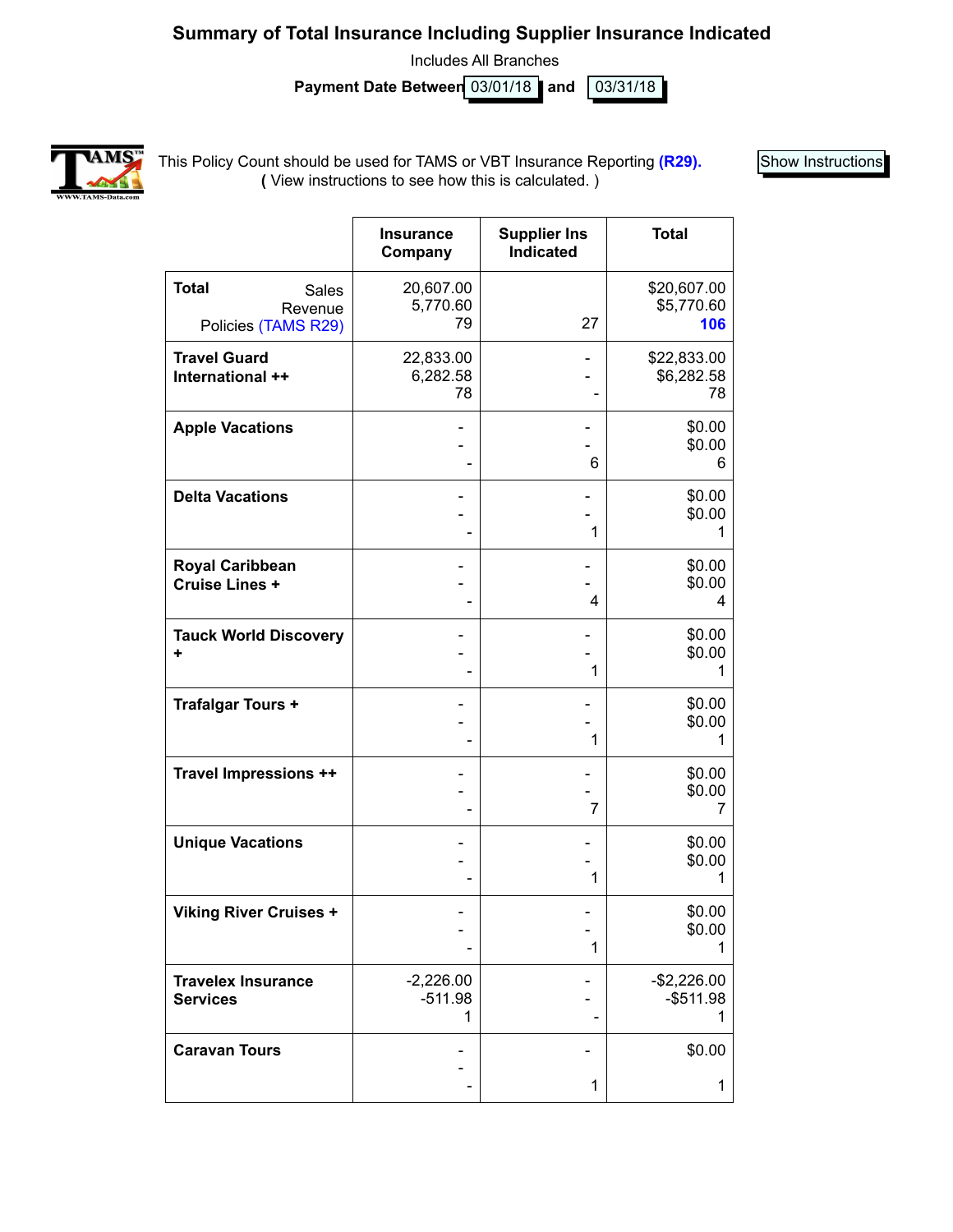|                               | <b>Insurance</b><br>Company | <b>Supplier Ins</b><br>Indicated | <b>Total</b> |
|-------------------------------|-----------------------------|----------------------------------|--------------|
| <b>Classic Vacations +</b>    |                             |                                  | \$0.00       |
|                               |                             | 1                                |              |
| <b>Holland America Line +</b> |                             |                                  | \$0.00       |
|                               |                             | 1                                |              |
| <b>Princess Cruises ++</b>    |                             |                                  | \$0.00       |
|                               |                             | 1                                |              |
| <b>Seabourn Cruise Line</b>   |                             |                                  | \$0.00       |
| ٠                             |                             | 1                                |              |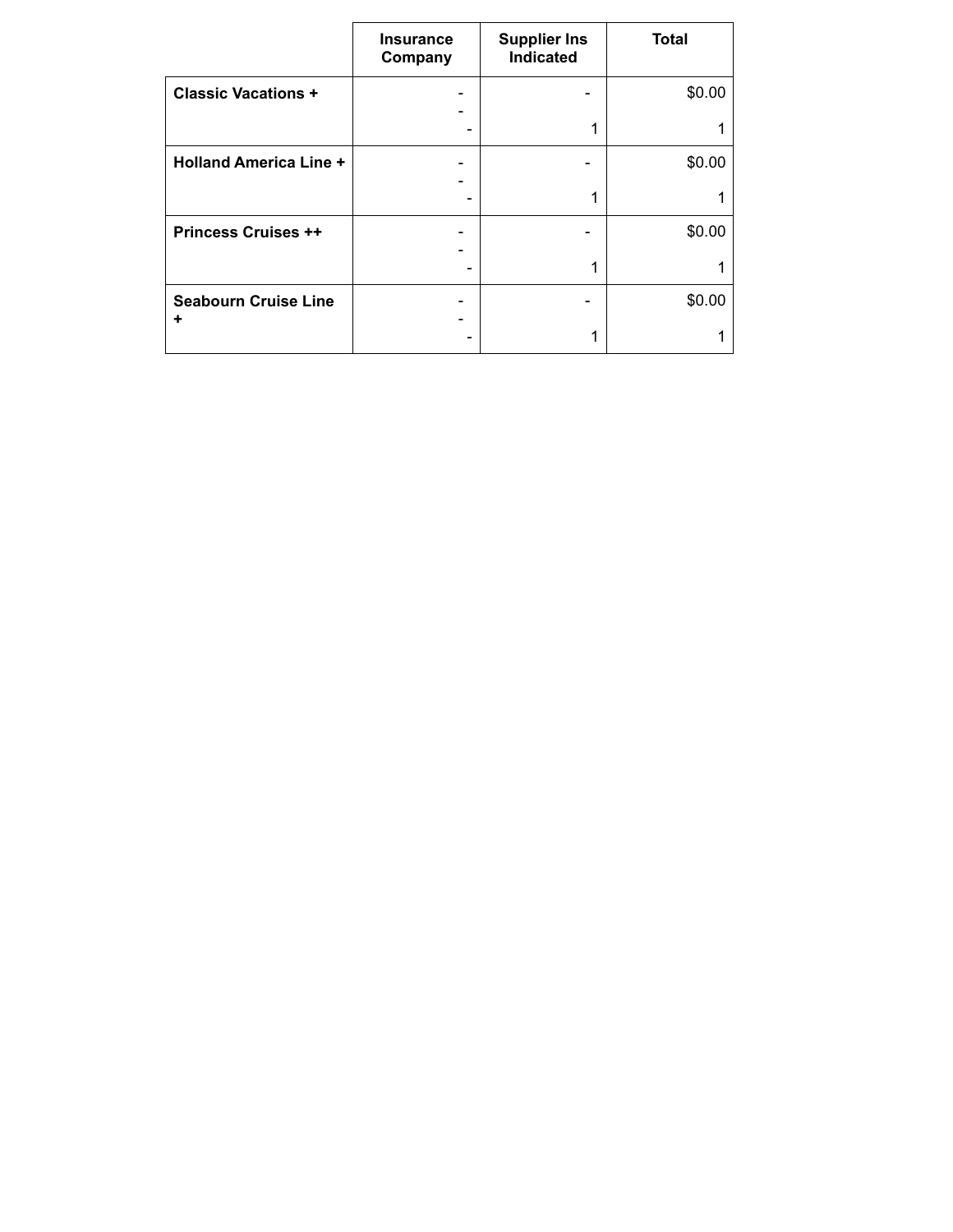**Summary of Total Insurance Including Supplier Insurance Indicated**

**Payment Date Between** 03/01/18 and 03/31/18

|                                                         | <b>Insurance</b><br>Company | <b>Supplier Ins</b><br><b>Indicated</b> | <b>Total</b>                          |
|---------------------------------------------------------|-----------------------------|-----------------------------------------|---------------------------------------|
| <b>Total</b><br>Sales<br>Revenue<br>Policies (TAMS R29) | 20,607.00<br>5,770.60<br>79 | 27                                      | \$20,607.00<br>\$5,770.60<br>106      |
| <b>Windy Olsen CTC</b>                                  | 5,273.00<br>1,454.88<br>11  | 9                                       | \$5,273.00<br>\$1,454.88<br>20        |
| <b>Jane Smith</b>                                       | 4,676.00<br>1,317.34<br>12  | 1                                       | \$4,676.00<br>\$1,317.34<br>13        |
| <b>Mary Marx</b>                                        | 4,269.00<br>1,173.76<br>11  | 1                                       | \$4,269.00<br>\$1,173.76<br>12        |
| <b>Linda Brown</b>                                      | 2,236.00<br>687.40<br>25    | 1                                       | \$2,236.00<br>\$687.40<br>26          |
| <b>Donna Spring</b>                                     | 1,930.00<br>528.64<br>6     | $\overline{2}$                          | \$1,930.00<br>\$528.64<br>8           |
| <b>Petra</b>                                            | 1,764.00<br>494.70<br>11    |                                         | \$1,764.00<br>\$494.70<br>11          |
| <b>Jen Auld</b>                                         | 240.00<br>58.76<br>2        |                                         | \$240.00<br>\$58.76<br>$\overline{2}$ |
| <b>Darlene Porter</b>                                   | 219.00<br>55.12<br>1        | 13                                      | \$219.00<br>\$55.12<br>14             |

These Policy Counts should be used for TAMS Insurance Reporting (R29)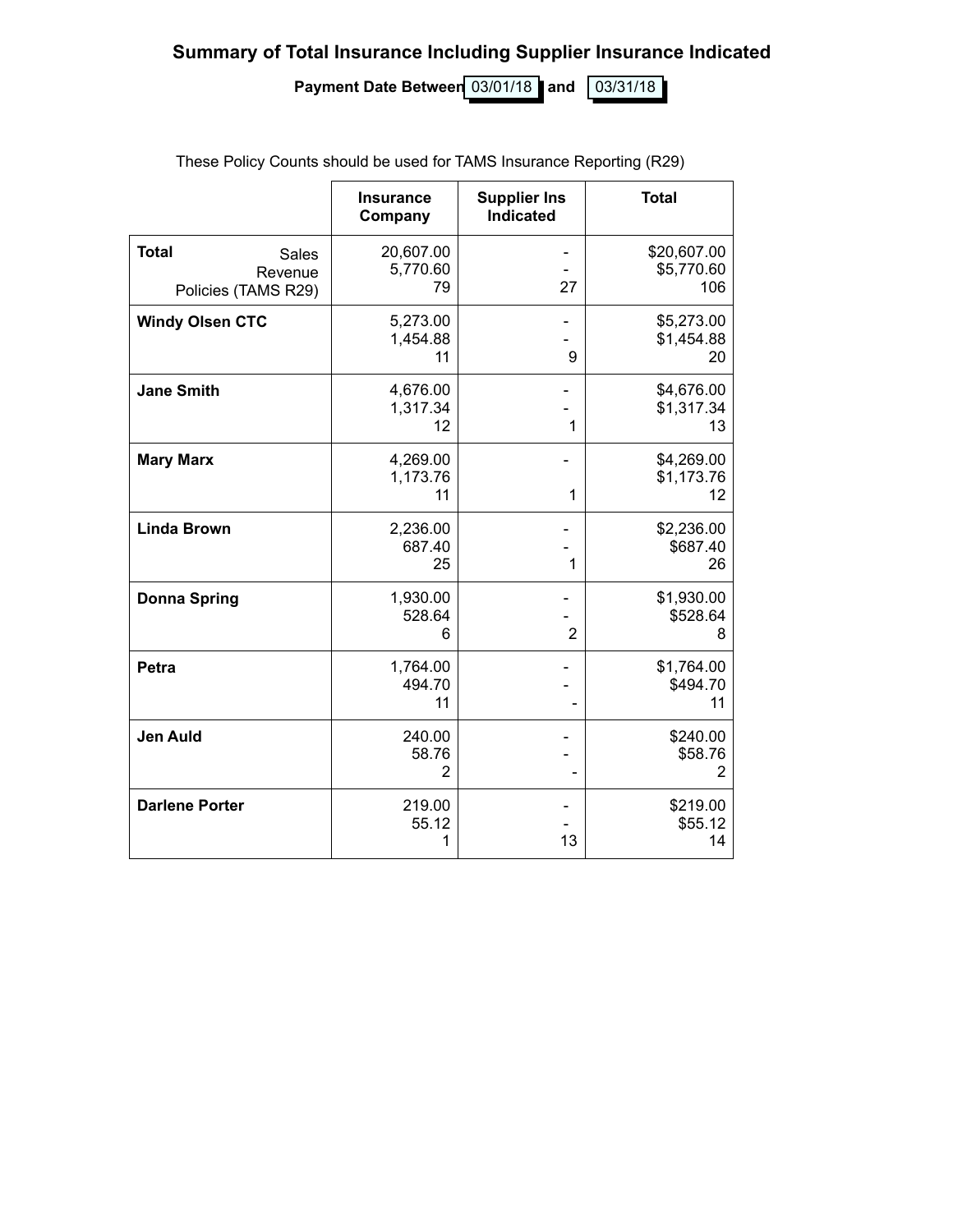**Payment Date Between** 03/01/18 and 103/31/18

Darlene Porter

| <b>Supplier</b>                        |                    | Reservation                           | Deposit                                | Sale Amt                   | Ins Comm                      | <b>Insurance</b>         |
|----------------------------------------|--------------------|---------------------------------------|----------------------------------------|----------------------------|-------------------------------|--------------------------|
| Rescard                                | $Invoice$ #        |                                       | <b>ResCard Trip Starts</b>             | <b>Trip Title</b>          |                               |                          |
| <b>Darlene Porter</b>                  |                    |                                       |                                        |                            |                               |                          |
| <b>Apple Vacations</b>                 |                    | 62003 09/05/17                        | 10/19/10                               |                            |                               | Supplier Ins Indicated   |
| <b>Apple Vacations</b>                 |                    | 1000830 09/05/17                      | 10/19/10                               |                            |                               | Supplier Ins Indicated   |
| 27382<br>Heit/Gary & Angie             |                    | 09/06/17                              | 02/25/17                               | Cancun Winter 2018         |                               |                          |
| Travel Impressions ++                  |                    | 62022 09/18/17                        | 09/20/17                               |                            |                               | Supplier Ins Indicated   |
| Lightle/Dan & Cheryl<br>27417          |                    | 09/20/17                              | 02/25/18                               | Hawaii                     |                               |                          |
| Viking River Cruises +                 |                    | 61588 09/27/17                        | 09/30/17                               |                            |                               | Supplier Ins Indicated   |
| Card/Robert & Shirley<br>27451         |                    | 09/30/17                              | 04/12/18                               |                            | Passage to Eastern Europe     |                          |
| Travel Impressions ++                  |                    | 62052 10/02/17                        | 10/08/17                               |                            |                               | Supplier Ins Indicated   |
| 27462<br>Coun/Andy & Michele           |                    | 10/02/17                              | 03/08/18                               | St Lucia                   |                               |                          |
| Travel Impressions ++                  |                    | 62114 10/30/17                        | 11/05/17                               |                            |                               | Supplier Ins Indicated   |
| 27566<br>Lang/Darren & Pat             |                    | 11/01/17                              | 03/10/18                               | 25th Anniversary Trip      |                               |                          |
| <b>Apple Vacations</b>                 |                    | 61900 11/04/17                        | 11/06/17                               |                            |                               | Supplier Ins Indicated   |
| 27586<br>Sche/Sheryl                   |                    | 11/06/17                              | 02/15/18                               | <b>Girlfriends Getaway</b> |                               |                          |
| <b>Apple Vacations</b>                 |                    | 61899 11/04/17                        | 11/06/17                               |                            |                               | Supplier Ins Indicated   |
| 27587<br>McCu/Jerry & Linda            |                    | 11/06/17                              | 02/15/18                               | Girlfriends Getaway        |                               |                          |
| <b>Apple Vacations</b>                 |                    | 61897 11/04/17                        | 11/06/17                               |                            |                               | Supplier Ins Indicated   |
| 27588<br>Keis/Rudy & Rhonda            |                    | 11/06/17                              | 02/15/18                               | Girlfriends Getaway        |                               |                          |
| <b>Apple Vacations</b>                 |                    | 61898 11/04/17                        | 11/06/17                               |                            |                               | Supplier Ins Indicated   |
| 27589<br>Kram/Mary                     |                    | 11/06/17                              | 02/15/18                               | Girlfriends Getaway        |                               |                          |
| <b>Caravan Tours</b>                   |                    | 61986 12/05/17                        |                                        |                            |                               | Supplier Ins Indicated   |
| 27660<br>Eiti/Ron & Betty              |                    | 12/05/17                              | 02/26/18                               | Costa Rica                 |                               |                          |
| Travel Bound +                         |                    | 62176 01/17/18                        | 01/24/18                               |                            |                               | Declined - Absolutely    |
| 27806<br>Bahe/Vijay & Kumkum           |                    | 01/16/18                              | 03/01/18                               |                            | Singapore & Hong Kong         |                          |
| Princess Cruises ++                    |                    | 62586 02/26/18                        |                                        |                            |                               | Supplier Ins Indicated   |
| 27827<br>Dyer/Carl & Mary              |                    | 01/22/18                              | 06/08/18                               | Alaska                     |                               |                          |
| Travel Impressions ++                  |                    | 62363 02/06/18                        | 02/07/18                               |                            |                               | Supplier Ins Indicated   |
| 27906<br>Pohl/Keith & Renee            |                    | 02/07/18                              | 03/02/18                               | Riviera Maya               |                               |                          |
| Travel Guard International ++          |                    | 62495 02/26/18                        |                                        | 219.00                     |                               | 55.12 Insurance Company  |
| 27972<br><b>Brad/Brent &amp; Susie</b> |                    | 02/24/18                              | 08/12/18                               | <b>Travel Insurance</b>    |                               |                          |
| <b>Darlene Porter</b>                  |                    | 14                                    |                                        |                            | <b>Ins Revenue</b>            | <b>Ins Policies</b>      |
|                                        | Invoiced Insurance |                                       |                                        | 219.00                     | 55.12                         | 1                        |
|                                        |                    | <b>Supplier Insurance Indicated</b>   |                                        |                            |                               | 13                       |
|                                        |                    |                                       | <b>Insurance Declined - Absolutely</b> |                            |                               | 1                        |
|                                        |                    | <b>Insurance Declined - Tentative</b> |                                        |                            |                               |                          |
|                                        |                    |                                       |                                        |                            |                               |                          |
| <b>Donna Spring</b>                    |                    |                                       |                                        |                            |                               |                          |
| <b>Delta Vacations</b>                 |                    | 62370 09/25/17                        |                                        |                            |                               | Supplier Ins Indicated   |
| 27429<br>Wald/Helen                    |                    | 09/25/17                              | 03/11/18                               | DL Bus. CI Air Munich      |                               |                          |
| Classic Vacations +                    |                    | 62153 01/16/18                        |                                        |                            |                               | Supplier Ins Indicated   |
| 27804<br>Ehli/Ken & Carol              |                    | 01/15/18                              | 03/03/18                               |                            | Riviera Maya All Inclusive    |                          |
| Travel Guard International ++          |                    | 62316 02/02/18                        |                                        | 425.00                     |                               | 117.04 Insurance Company |
| 27841<br>Grunwald/Fiona & Stefan       |                    | 01/24/18                              | 03/23/18                               |                            | Celebrity Reflection March 23 |                          |
| Travel Guard International ++          |                    | 62387 02/12/18                        |                                        | 583.00                     |                               | 161.28 Insurance Company |
| 27911<br>Hamm/David & Loraine          |                    | 02/08/18                              | 03/03/18                               | Spain March 2018           |                               |                          |
| Travel Guard International ++          |                    | 62448 02/20/18                        |                                        | 367.00                     |                               | 100.80 Insurance Company |
| 27949<br>Russ/Jason & Jill             |                    | 02/16/18                              | 07/29/18                               | Iceland Summer 2018        |                               |                          |
| Travel Guard International ++          |                    | 62474 02/22/18                        |                                        | 209.00                     |                               | 56.56 Insurance Company  |
| 27950<br>Zager/Dana                    |                    | 02/16/18                              | 07/29/18                               | Iceland Summer 2018        |                               |                          |
| Travel Guard International ++          |                    | 62449 02/20/18                        |                                        | 193.00                     |                               | 52.08 Insurance Company  |

C:\Users\Ken\Dropbox\TRAMS\Insurance Attachment AnalysisPaidInsurance.rpt Report Last Revised 04/18/2019





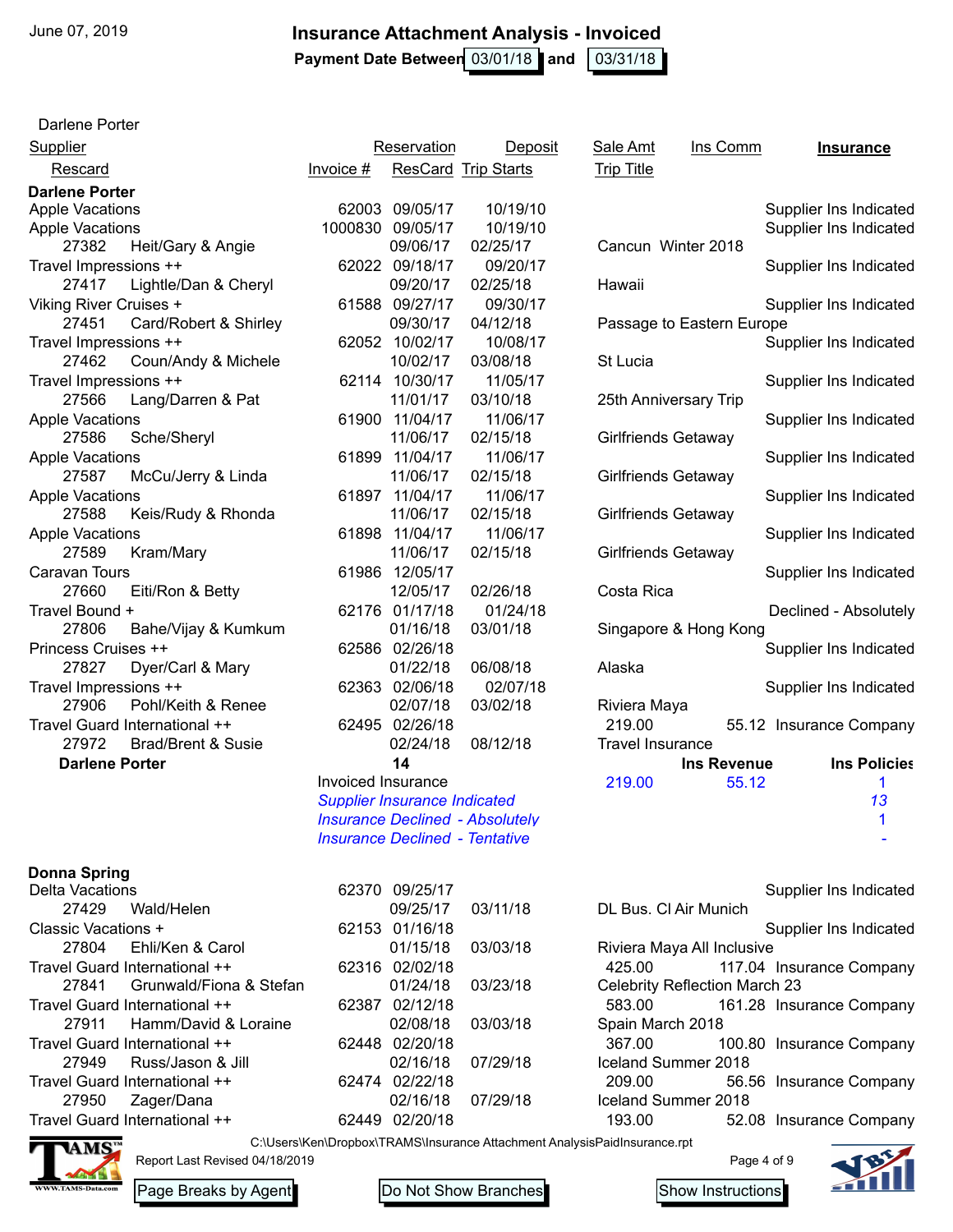**Payment Date Between** 03/01/18 and 103/31/18

| Donna Spring                                        |                                        |                            |                           |                                |                          |
|-----------------------------------------------------|----------------------------------------|----------------------------|---------------------------|--------------------------------|--------------------------|
| Supplier                                            | Reservation                            | Deposit                    | <b>Sale Amt</b>           | Ins Comm                       | <b>Insurance</b>         |
| Rescard                                             | $Invoice$ #                            | <b>ResCard Trip Starts</b> | <b>Trip Title</b>         |                                |                          |
| 27956<br>Broo/Rindy & Bob                           | 02/19/18                               | 06/30/18                   |                           | Bulgaria flights and insurance |                          |
| Travel Guard International ++                       | 62471<br>02/22/18                      |                            | 153.00                    |                                | 40.88 Insurance Company  |
| 27966<br>Sear/Mark & Marlene                        | 02/21/18                               | 05/18/19                   |                           | Symphony of the Seas 2019      |                          |
| <b>Donna Spring</b>                                 | 8                                      |                            |                           | <b>Ins Revenue</b>             | <b>Ins Policies</b>      |
|                                                     | Invoiced Insurance                     |                            | 1,930.00                  | 528.64                         | 6                        |
|                                                     | <b>Supplier Insurance Indicated</b>    |                            |                           |                                | 2                        |
|                                                     | <b>Insurance Declined - Absolutely</b> |                            |                           |                                |                          |
|                                                     | <b>Insurance Declined - Tentative</b>  |                            |                           |                                |                          |
| <b>Jane Smith</b>                                   |                                        |                            |                           |                                |                          |
| Travel Impressions ++                               | 62016 09/14/17                         |                            |                           |                                | Supplier Ins Indicated   |
| 27401<br>Kovalaske/Michelle                         | 09/14/17                               | 03/03/18                   |                           | 40th Anniversary trip Parents  |                          |
| Travel Guard International ++                       | 62399 02/13/18                         |                            | 1,056.00                  |                                | 293.72 Insurance Company |
| Ferguson/Pat & Richard<br>27872                     | 01/31/18                               | 09/19/18                   | France biking trip        |                                |                          |
| Travel Guard International ++                       | 62330 02/05/18                         |                            | 137.00                    |                                | 36.40 Insurance Company  |
| Travel Guard International ++                       | 62330 02/05/18                         |                            | 62.00                     |                                | 15.40 Insurance Company  |
| 27873<br>John/Molly & Joel                          | 01/31/18                               | 03/27/18                   |                           | Spring break March 2018        |                          |
| Travel Guard International ++                       | 62378 02/09/18                         |                            | 464.00                    |                                | 127.96 Insurance Company |
| 27900<br>Gill/Drew & Nancy                          | 02/07/18                               | 07/15/18                   | Europe July 2018          |                                |                          |
| Travel Guard International ++                       | 62426 02/16/18                         |                            | 1,029.00                  |                                | 286.16 Insurance Company |
| 27941<br>Stud/Kent & Susan                          | 02/15/18                               | 09/25/18                   |                           | Viking Elbe River cruise       |                          |
| Travel Guard International ++                       | 62439 02/19/18                         |                            | 411.00                    |                                | 113.12 Insurance Company |
| 27952<br>Hamilton/Jeff & Amanda                     | 02/16/18                               | 03/25/18                   |                           | Anniversary trip MBJ MAR 2018  |                          |
| Travel Guard International ++                       | 62443 02/19/18                         |                            | 215.00                    |                                | 58.24 Insurance Company  |
| 27957<br>Bryant/Abbie and Heath                     | 02/19/18                               | 12/15/18                   |                           | Family Christmas trip DEC 18   |                          |
| Travel Guard International ++                       | 62454 02/20/18                         |                            | 246.00                    |                                | 66.92 Insurance Company  |
| 27960<br>Maust/Jinny & Jonathan                     | 02/20/18                               | 12/15/18                   | <b>CUN DEC 2018</b>       |                                |                          |
| Travel Guard International ++                       | 62492 02/26/18                         |                            | 411.00                    |                                | 113.12 Insurance Company |
| Travel Guard International ++                       | 62492 02/26/18                         |                            | 190.00<br>NOV 2018 cruise |                                | 51.24 Insurance Company  |
| 27978<br>Wigr/Jim & Christine                       | 02/26/18<br>62503 02/27/18             | 11/11/18                   |                           |                                |                          |
| Travel Guard International ++<br>27984              | 02/27/18                               | 05/31/18                   | 455.00                    |                                | 125.44 Insurance Company |
| Bark/James & Becky<br>Travel Guard International ++ | 62526 02/28/18                         |                            | AUA May/June 2018         |                                | 29.62 Insurance Company  |
| 27989<br>Johnson/Phil                               | 02/27/18                               | 08/04/18                   | Disney August 2018        |                                |                          |
| <b>Jane Smith</b>                                   | 11                                     |                            |                           | <b>Ins Revenue</b>             | <b>Ins Policies</b>      |
|                                                     | Invoiced Insurance                     |                            | 4,676.00                  | 1,317.34                       | 12                       |
|                                                     | <b>Supplier Insurance Indicated</b>    |                            |                           |                                |                          |
|                                                     | <b>Insurance Declined - Absolutely</b> |                            |                           |                                |                          |
|                                                     | <b>Insurance Declined - Tentative</b>  |                            |                           |                                |                          |
|                                                     |                                        |                            |                           |                                |                          |
| Jen Auld                                            |                                        |                            |                           |                                |                          |
| Travel Guard International ++<br>27887              | 62317 02/02/18                         |                            | 77.00                     |                                | 18.20 Insurance Company  |
| Travel Guard International ++                       | 02/02/18<br>62318 02/02/18             | 04/22/18                   | 163.00                    | Royalton Riviera Cancun 2018   |                          |
| 27892<br>Michetti/Melissa                           | 02/02/18                               | 04/22/18                   |                           | Royalton Riviera Cancun        | 40.56 Insurance Company  |
| Jen Auld                                            | 2                                      |                            |                           | <b>Ins Revenue</b>             | <b>Ins Policies</b>      |
|                                                     |                                        |                            |                           |                                |                          |



C:\Users\Ken\Dropbox\TRAMS\Insurance Attachment AnalysisPaidInsurance.rpt

Report Last Revised 04/18/2019

Page Breaks by Agent Do Not Show Branches Show Instructions



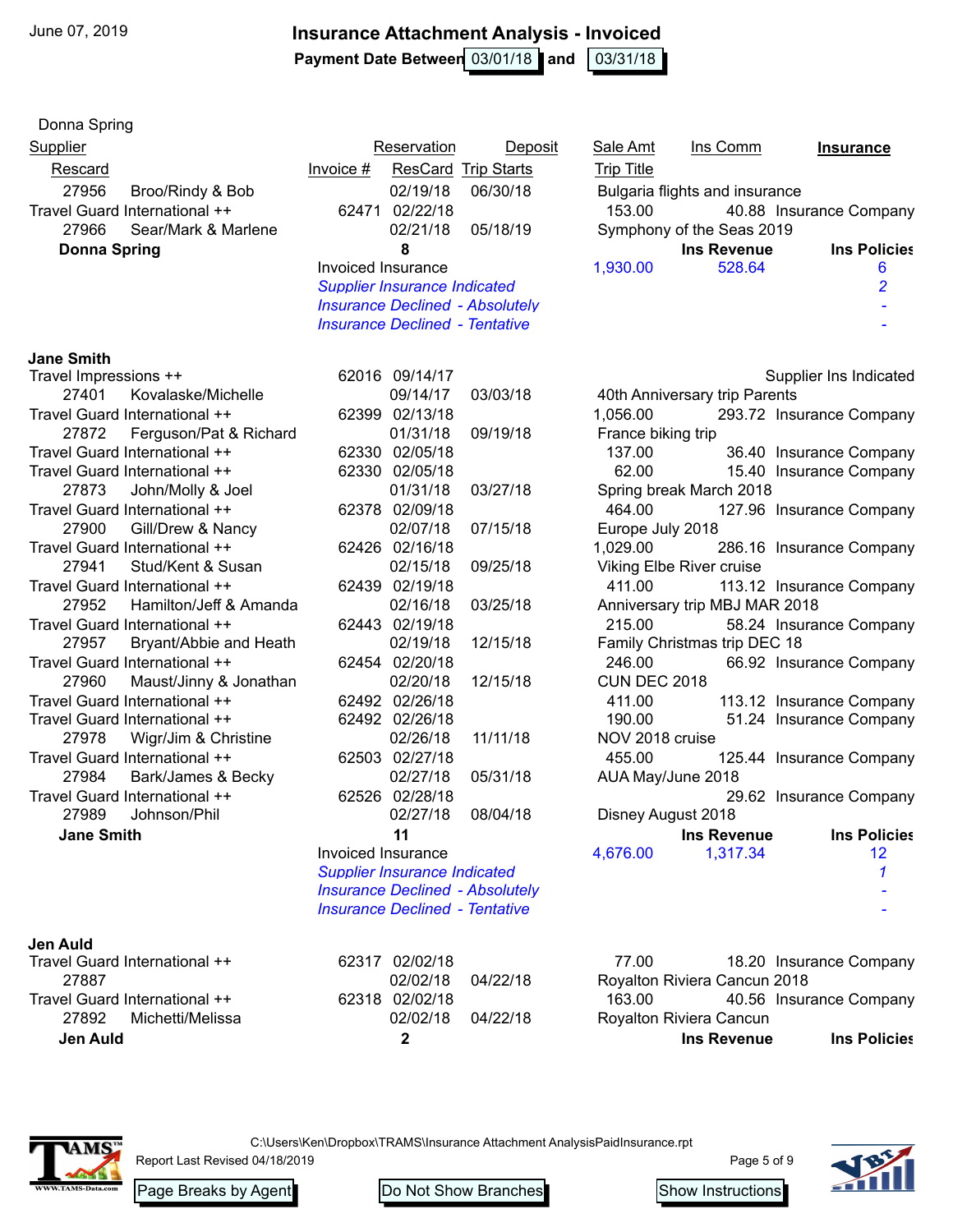**Payment Date Between** 03/01/18 and 103/31/18

| Jen Auld                                                       |                    |                                     |                                        |                       |                           |                                                    |
|----------------------------------------------------------------|--------------------|-------------------------------------|----------------------------------------|-----------------------|---------------------------|----------------------------------------------------|
| <b>Supplier</b>                                                |                    | Reservation                         | Deposit                                | Sale Amt              | Ins Comm                  | <b>Insurance</b>                                   |
| Rescard                                                        | Invoice $#$        |                                     | <b>ResCard Trip Starts</b>             | <b>Trip Title</b>     |                           |                                                    |
|                                                                | Invoiced Insurance |                                     |                                        | 240.00                | 58.76                     | $\overline{2}$                                     |
|                                                                |                    | <b>Supplier Insurance Indicated</b> |                                        |                       |                           | 0                                                  |
|                                                                |                    |                                     | <b>Insurance Declined - Absolutely</b> |                       |                           |                                                    |
|                                                                |                    |                                     | <b>Insurance Declined - Tentative</b>  |                       |                           |                                                    |
|                                                                |                    |                                     |                                        |                       |                           |                                                    |
| <b>Linda Brown</b>                                             |                    |                                     |                                        |                       |                           |                                                    |
| Travel Guard International ++                                  |                    | 62440 02/19/18                      |                                        | 219.00                |                           | 59.36 Insurance Company                            |
| 26882<br><b>Birk/Clint &amp; Christy</b>                       |                    | 04/19/17                            | 03/24/18                               |                       | Cruise Harmony March 2018 |                                                    |
| Trafalgar Tours +                                              | 62407              | 08/07/17                            | 08/07/17                               |                       |                           | Supplier Ins Indicated                             |
| 27255<br>Martino/Jeremy & Jane                                 |                    | 08/01/17                            | 03/13/18                               |                       | Australia/New Zealand     |                                                    |
| <b>Travelex Insurance Services</b>                             | 1000835            | 09/05/17                            |                                        | $-2,226.00$           |                           | -511.98 Insurance Company                          |
| Travel Guard International ++                                  |                    | 1000839 02/06/18                    |                                        | 7.00                  |                           | Insurance Company                                  |
| 27364<br>Gray/Cynthia                                          |                    | 08/30/17                            | 10/23/18                               | Portugal              |                           |                                                    |
| Travel Guard International ++                                  |                    | 62396 02/13/18                      |                                        | 1,177.00              |                           | 327.60 Insurance Company                           |
| 27860<br>Jacobs & Michael Brett/Ch                             |                    | 01/29/18                            | 07/22/18                               | norway 2018           |                           |                                                    |
| Travel Guard International ++                                  |                    | 62360 02/07/18                      |                                        | 163.00                |                           | 43.68 Insurance Company                            |
| 27864<br>Reppert/Ariel & Matthew                               |                    | 01/29/18                            | 03/18/18                               | Mexico March 2018     |                           |                                                    |
| Travel Guard International ++                                  |                    | 62390 02/12/18                      |                                        | 103.00                |                           | 26.88 Insurance Company                            |
| 27876<br>Gell/Cathy & Bob                                      |                    | 01/31/18                            | 05/12/19                               | <b>NCL Med cruise</b> |                           |                                                    |
| Travel Guard International ++                                  |                    | 62388 02/12/18                      |                                        | 90.00                 |                           | 23.24 Insurance Company                            |
| 27877<br>Fish/Robin & Budd                                     |                    | 01/31/18                            | 05/12/19                               |                       | NCL Med cruise May 2019   |                                                    |
| Travel Guard International ++                                  |                    | 62414 02/14/18                      |                                        | 117.00                |                           | 30.80 Insurance Company                            |
| Travel Guard International ++                                  |                    | 62414 02/14/18                      |                                        | 81.00                 |                           | 20.72 Insurance Company                            |
| Travel Guard International ++                                  |                    | 62414 02/14/18                      |                                        | 84.00                 |                           | 21.56 Insurance Company                            |
| Travel Guard International ++                                  | 62414              | 02/14/18                            |                                        | 62.00                 |                           | 15.40 Insurance Company                            |
| Travel Guard International ++                                  | 62414              | 02/14/18                            |                                        | 59.00                 |                           | 14.56 Insurance Company                            |
| Travel Guard International ++                                  | 62414              | 02/14/18                            |                                        | 62.00                 |                           | 15.40 Insurance Company                            |
| Travel Guard International ++                                  | 62414              | 02/14/18                            |                                        | 59.00                 |                           | 14.56 Insurance Company                            |
| Travel Guard International ++                                  | 62414              | 02/14/18                            |                                        | 59.00                 |                           | 14.56 Insurance Company                            |
| Travel Guard International ++                                  | 62414              | 02/14/18                            |                                        | 62.00                 |                           | 15.40 Insurance Company                            |
| Travel Guard International ++                                  | 62414              | 02/15/18<br>62414 02/15/18          |                                        | 62.00                 |                           | 15.40 Insurance Company                            |
| Travel Guard International ++<br>Travel Guard International ++ |                    | 62414 02/15/18                      |                                        | 62.00<br>59.00        |                           | 15.40 Insurance Company                            |
| Travel Guard International ++                                  |                    | 62414 02/15/18                      |                                        | 62.00                 |                           | 14.56 Insurance Company<br>15.40 Insurance Company |
| Travel Guard International ++                                  |                    | 62414 02/15/18                      |                                        | 44.00                 |                           | 10.36 Insurance Company                            |
| 27905<br><b>Infinite Smiles</b>                                |                    | 02/07/18                            | 04/25/18                               | Cancun April 2018     |                           |                                                    |
| Travel Guard International ++                                  |                    | 62380 02/09/18                      |                                        | 183.00                |                           |                                                    |
| 27921<br>Younger & Katie Kirschner,                            |                    | 02/09/18                            | 09/25/18                               |                       | Honeymoon Sept 2018       | 49.28 Insurance Company                            |
| Travel Guard International ++                                  |                    | 62391 02/12/18                      |                                        | 544.00                |                           | 150.36 Insurance Company                           |
| 27923<br>Povoski/Stephen & Kelly                               |                    | 02/10/18                            | 06/17/18                               | Hawaii June 2018      |                           |                                                    |
| Travel Guard International ++                                  |                    | 62465 02/21/18                      |                                        | 301.00                |                           | 79.38 Insurance Company                            |
| 27963<br>Barr/Sonny and Sue                                    |                    | 02/21/18                            | 03/17/18                               | NCL March 2018        |                           |                                                    |
| Travel Guard International ++                                  |                    | 62515 02/27/18                      |                                        | 741.00                |                           |                                                    |
| Steg/Roger & Vianne<br>27974                                   |                    | 02/26/18                            | 05/31/18                               |                       |                           | 205.52 Insurance Company                           |
| <b>Linda Brown</b>                                             |                    | 12                                  |                                        | Italy                 | <b>Ins Revenue</b>        | <b>Ins Policies</b>                                |
|                                                                | Invoiced Insurance |                                     |                                        | 3,844.00              | 1,121.56                  | 25                                                 |
|                                                                |                    | <b>Supplier Insurance Indicated</b> |                                        |                       |                           |                                                    |
|                                                                |                    |                                     | <b>Insurance Declined - Absolutely</b> |                       |                           |                                                    |
|                                                                |                    |                                     | <b>Insurance Declined - Tentative</b>  |                       |                           |                                                    |
|                                                                |                    |                                     |                                        |                       |                           |                                                    |



C:\Users\Ken\Dropbox\TRAMS\Insurance Attachment AnalysisPaidInsurance.rpt

Report Last Revised 04/18/2019

Page 6 of 9



Page Breaks by Agent Do Not Show Branches Show Instructions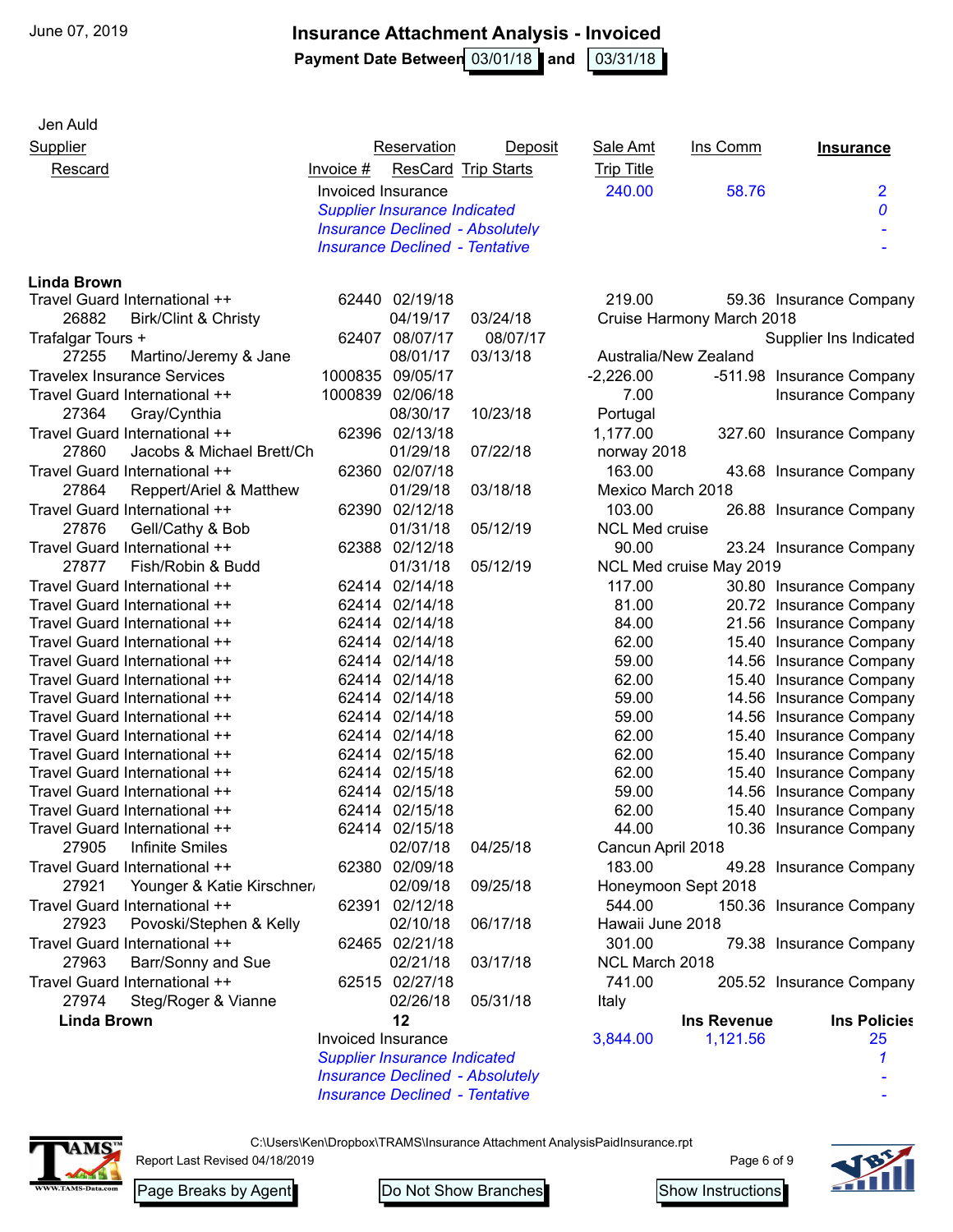**Payment Date Between** 03/01/18 and 103/31/18

Mary Marx

| <b>Supplier</b>                    |           | Reservation      | Deposit                    | <b>Sale Amt</b>   | Ins Comm                             | <b>Insurance</b>         |
|------------------------------------|-----------|------------------|----------------------------|-------------------|--------------------------------------|--------------------------|
| Rescard                            | Invoice # |                  | <b>ResCard Trip Starts</b> | <b>Trip Title</b> |                                      |                          |
| <b>Mary Marx</b>                   |           |                  |                            |                   |                                      |                          |
| Holland America Line +             |           | 62486 11/06/17   |                            |                   |                                      | Supplier Ins Indicated   |
| 27252<br>Klin/Kathy & Steve        |           | 07/31/17         | 05/16/18                   | AK Cruise 2018    |                                      |                          |
| Travel Impressions ++              |           | 61850 03/14/17   |                            |                   |                                      |                          |
| Stevens/Jessica & Dustin<br>27275  |           | 08/03/17         | 02/19/18                   |                   | Jim & Mel's DW RIU Palace NEG        |                          |
| Travel Impressions ++              |           | 61121 08/15/17   | 08/15/17                   |                   |                                      |                          |
| 27308<br>Hollatz/Lee               |           | 08/15/17         | 03/01/18                   | 2018 MBI Airfare  |                                      |                          |
| Travel Impressions ++              |           | 61189 08/25/17   | 08/25/17                   |                   |                                      |                          |
| Follett/Chuck & Connie<br>27337    |           | 08/25/17         | 03/01/18                   |                   | 2018 MBI Airfare Cancun              |                          |
| Travel Impressions ++              |           | 62095 09/25/17   | 10/01/17                   |                   |                                      |                          |
| 27431<br>Freund/Stephen & Tracy    |           | 09/25/17         | 02/26/18                   |                   | <b>Belated Honeymoon Secrets Cap</b> |                          |
| Travel Impressions ++              |           | 61413 09/26/17   | 10/01/17                   |                   |                                      |                          |
| 27435<br>Elliott/Teresa            |           | 09/26/17         | 02/19/18                   |                   | Jim & Mel's DW RIU Palace NEG        |                          |
| Travel Impressions ++              |           | 61507 10/11/17   | 10/12/17                   |                   |                                      |                          |
| 27487<br>Lambert/Travis & Trisha   |           | 10/11/17         | 03/01/18                   |                   | 2018 MBI Airfare + Ins Cancun        |                          |
| Travel Impressions ++              |           | 61543 05/24/17   |                            |                   |                                      |                          |
| 27503<br>Reihmann/Randy & Jeann    |           | 10/17/17         | 02/28/18                   |                   | 2018 MBI Trip Extra Night            |                          |
| Travel Impressions ++              |           | 61697 11/03/17   | 11/08/17                   |                   |                                      |                          |
| Neuharth/Paul<br>27579             |           | 11/03/17         | 03/01/18                   | 2018 MBI Trip Air |                                      |                          |
| Travel Impressions ++              |           | 61806 03/14/17   |                            |                   |                                      |                          |
| 27606<br>Crum/Kenny                |           | 11/10/17         | 02/19/18                   |                   | Jim & Mel's DW RIU Palace NEG        |                          |
| <b>Classic Vacations +</b>         |           | 1000847 12/01/17 | 12/08/17                   |                   |                                      |                          |
| 27658<br>Shannon/Logan & Nicole    |           | 12/01/17         | 02/06/18                   |                   | <b>Belated Honeymoon Excellence</b>  |                          |
| Delta Vacations                    |           | 62100 01/09/18   |                            |                   |                                      |                          |
| 27772<br>Will/Penny & David        |           | 01/09/18         | 03/10/18                   |                   | FL Spring Break March 18             |                          |
| Travel Impressions ++              |           | 62272 01/30/18   | 01/30/18                   |                   |                                      |                          |
| 27868<br>Hugh/John                 |           | 01/30/18         | 03/11/18                   |                   | Winter Getaway Secrets CUN           |                          |
| Travel Guard International ++      |           | 62307 02/02/18   |                            | 297.00            |                                      | 81.20 Insurance Company  |
| 27886<br>Thur/Charles & Elaine     |           | 02/02/18         | 07/21/18                   |                   | Princess AK Crcuise RT SEA           |                          |
| Travel Guard International ++      |           | 62315 02/02/18   |                            | 551.00            |                                      | 152.32 Insurance Company |
| 27891<br>Bartley/Shannon           |           | 02/02/18         | 03/29/18                   |                   | <b>Family Europe Trip Mar18</b>      |                          |
| Travel Impressions ++              |           | 62343 02/06/18   | 02/07/18                   |                   |                                      |                          |
| 27898<br>Pham/Thao & Nguyen        |           | 02/06/18         | 03/09/18                   |                   | Winter Getaway CUN Mar18             |                          |
| Travel Guard International ++      | 62351     | 02/07/18         |                            | 243.00            |                                      | 66.08 Insurance Company  |
| Juran/Nicholas & Breanne<br>27903  |           | 02/07/18         | 05/21/18                   |                   | Hawaiian Honeymoon May18             |                          |
| Travel Guard International ++      |           | 62470 02/09/18   |                            | 1,599.00          |                                      | 445.76 Insurance Company |
| Travel Guard International ++      |           | 62470 02/09/18   |                            | 386.00            |                                      | 106.12 Insurance Company |
| Yurg/Aimee<br>27919                |           | 02/09/18         | 10/09/18                   |                   | Anniv & Wed Med Cruise Oct18         |                          |
| Travel Guard International ++      | 62381     | 02/09/18         |                            | 90.00             |                                      | 23.24 Insurance Company  |
| 27922<br>Haus/Linda                |           | 02/09/18         | 05/12/18                   |                   | Mother Daughter Secrets Maroma       |                          |
| Travel Guard International ++      |           | 62490 02/26/18   |                            | 267.00            |                                      | 72.80 Insurance Company  |
| O'Bryan/Sean & Lora<br>27940       |           | 02/15/18         | 06/13/18                   |                   | Honeymoon AK & Hawaii Jun18          |                          |
| Travel Guard International ++      | 62431     | 02/16/18         |                            | 234.00            |                                      | 63.56 Insurance Company  |
| Kennedy/Ryan & Kristin<br>27951    |           | 02/16/18         | 05/12/18                   |                   | <b>Belated Honeymoon Couples</b>     |                          |
| Travel Guard International ++      |           | 62442 02/19/18   |                            | 63.00             |                                      | 15.68 Insurance Company  |
| 27958<br>Vehlewald/Mitch & Allison |           | 02/19/18         | 06/20/18                   |                   | Honeymoon Couples Swept Jun18        |                          |
| Travel Guard International ++      |           | 62461 02/21/18   |                            | 355.00            |                                      | 97.44 Insurance Company  |
| 27964<br>Proctor/Adam & Courtney   |           | 02/21/18         | 04/16/18                   |                   | <b>Couples Swept Away Apr18</b>      |                          |
| Travel Guard International ++      |           | 62491 02/26/18   |                            | 184.00            |                                      | 49.56 Insurance Company  |

C:\Users\Ken\Dropbox\TRAMS\Insurance Attachment AnalysisPaidInsurance.rpt



Report Last Revised 04/18/2019

Page 7 of 9



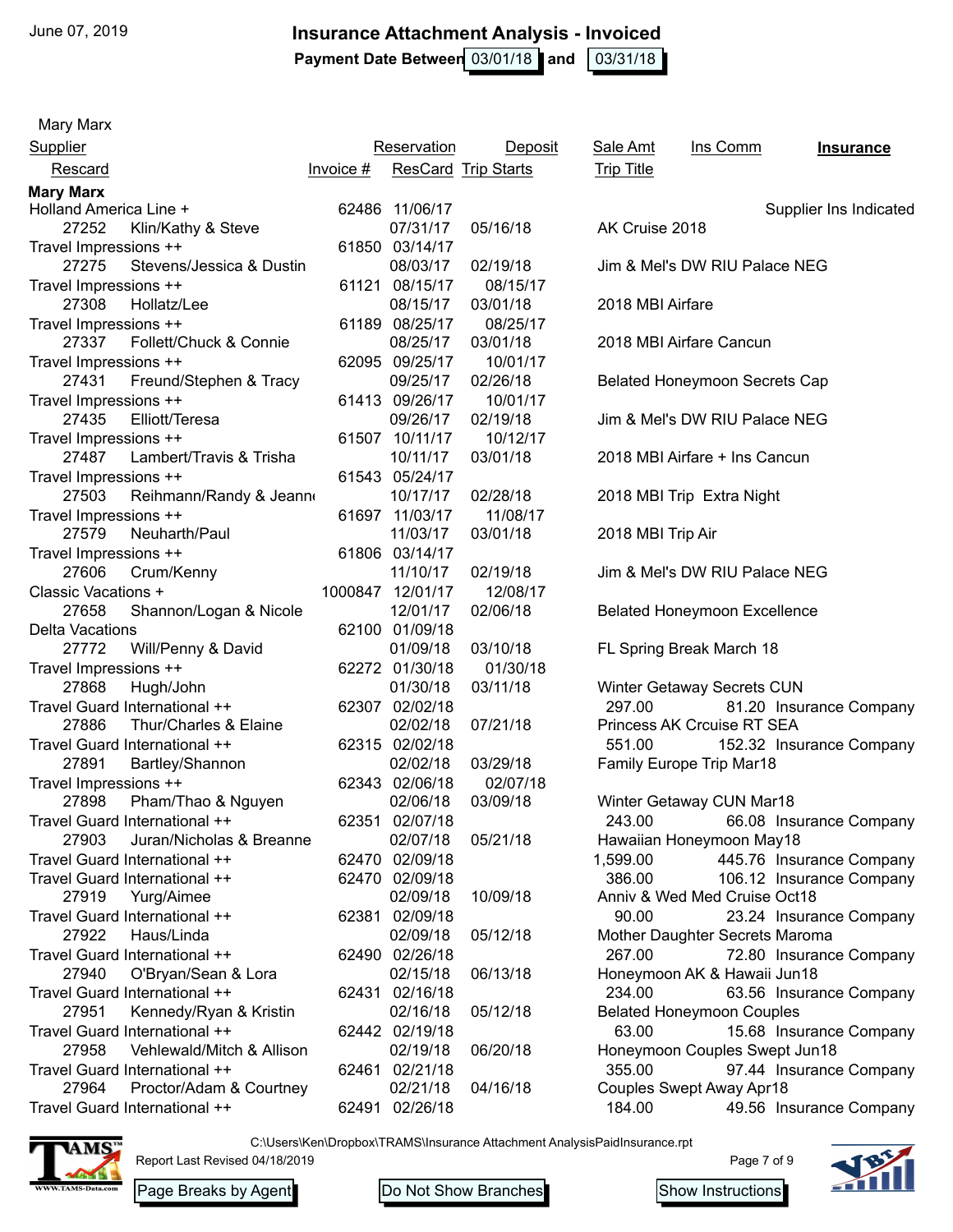Mary Marx

#### **Insurance Attachment Analysis - Invoiced**

**Payment Date Between** 03/01/18 and 103/31/18

| <b>Rescard</b>                  | <b>ResCard Trip Starts</b><br>Invoice $#$ | <b>Trip Title</b>                |
|---------------------------------|-------------------------------------------|----------------------------------|
| 27977<br>Kell/Kevin and Teresa  | 02/26/18<br>05/04/18                      | Quebec City May 2018             |
| <b>Mary Marx</b>                | 24                                        | <b>Ins Revenue</b>               |
|                                 | Invoiced Insurance                        | 3,951.00<br>1,068.19             |
|                                 | <b>Supplier Insurance Indicated</b>       |                                  |
|                                 | <b>Insurance Declined - Absolutely</b>    |                                  |
|                                 | <b>Insurance Declined - Tentative</b>     |                                  |
| Petra                           |                                           |                                  |
| Travel Guard International ++   | 61664 10/31/17                            | 3.26 Insura                      |
| 27514<br>McCuen/Michael         | 10/19/17<br>06/29/18                      | <b>Family Disney</b>             |
| Travel Guard International ++   | 61667 10/31/17                            | 2.74 Insura                      |
| 27515<br>Hogge/Cindy            | 10/19/17<br>06/29/18                      | <b>Family Disney</b>             |
| Travel Guard International ++   | 10/31/17<br>61666                         | 1.87 Insura                      |
| Travel Guard International ++   | 61808 10/31/17                            | 2.80 Insura                      |
| 27516<br>Del Rosario/Flocerfida | 10/19/17<br>06/30/18                      | <b>Family Disney</b>             |
| Travel Guard International ++   | 61666 10/31/17                            | 1.87 Insura                      |
| 27552<br>Del Rosario/Flocerfida | 10/29/17<br>06/30/18                      | <b>Family Disney Cruise</b>      |
| Travel Guard International ++   | 62453 02/19/18                            | 367.00<br>100.80 Insura          |
| 27874<br>Jennings/Eric          | 01/31/18<br>07/05/18                      | <b>Destination Wedding Aruba</b> |
| Travel Guard International ++   | 62438 02/17/18                            | 213.00<br>57.68 Insura           |
| 27910<br>Phillips/Matthew       | 02/08/18<br>08/20/18                      | Honeymoon 8/2018                 |
| Travel Guard International ++   | 62552 02/19/18                            | 503.00<br>138.88 Insura          |
| 27914<br>LeCrone/Donna          | 02/08/18<br>07/05/18                      | Jennings/Colwell Destination W   |
| Travel Guard International ++   | 62451 02/20/18                            | 281.00<br>76.72 Insura           |
| 27915<br>Leonard/Jill           | 02/08/18<br>07/05/18                      | Jennings/Colwe IIWedding         |
| Travel Guard International ++   | 62397 02/13/18                            | 213.00<br>57.68 Insura           |
| 27927<br>Braglin/Ryan           | 02/11/18<br>08/27/18                      | Honeymoon                        |
| Travel Guard International ++   | 62452 02/20/18                            | 187.00<br>50.40 Insura           |
| 27928<br>Colwell/Peyton         | 02/11/18<br>07/05/18                      | Jennings/Colwell Wedding         |
| Petra                           | 10                                        | <b>Ins Revenue</b>               |
|                                 | Invoiced Insurance                        | 494.70<br>1,764.00               |
|                                 | <b>Supplier Insurance Indicated</b>       |                                  |
|                                 | <b>Insurance Declined - Absolutely</b>    |                                  |
|                                 | <b>Insurance Declined - Tentative</b>     |                                  |

# **Windy Olsen CTC**

| Unique vacations                    | <u>02.109 04/20/17</u> |          |                           | Supplier ins indicated |
|-------------------------------------|------------------------|----------|---------------------------|------------------------|
| Riel/Joe & Sally<br>26923           | 04/28/17               | 03/13/18 | <b>Sandals Southcoast</b> |                        |
| Tauck World Discovery +             | 05/09/17<br>61909      |          |                           | Supplier Ins Indicated |
| Dutc/Brent & Pat<br>26966           | 05/08/17               | 01/26/18 | South America             |                        |
| Royal Caribbean Cruise Lines +      | 06/11/17<br>61560      | 06/04/17 |                           | Supplier Ins Indicated |
| 27084 Patr/Lee & Judy               | 06/11/17               | 01/28/18 | Oasis of the Seas         |                        |
| Royal Caribbean Cruise Lines +      | 06/11/17<br>61569      | 06/04/17 |                           | Supplier Ins Indicated |
| Reus/Bill & Janet<br>27085          | 06/11/17               | 01/28/18 | Oasis of the Seas         |                        |
| Royal Caribbean Cruise Lines +      | 10/03/17<br>61969      | 10/04/17 |                           | Supplier Ins Indicated |
| Fish/Rob & Melissa<br>27465         | 10/03/17               | 03/30/18 | <b>RCCL Navigator</b>     |                        |
| Travel Impressions ++               | 10/10/17<br>62054      | 10/11/17 |                           | Supplier Ins Indicated |
| Vai/David and Sydney Irior<br>27483 | 10/10/17               | 03/05/18 | Honeymoon                 |                        |
| Travel Impressions ++               | 11/20/17<br>62186      | 11/23/17 |                           | Supplier Ins Indicated |
| lipp/Jerry & Chris<br>27636         | 11/20/17               | 03/18/18 | <b>Turks and Caicos</b>   |                        |

Report Last Revised 04/18/2019

| 62169 | 04/28/17 |          |
|-------|----------|----------|
|       | 04/28/17 | 03/13/18 |
| 61909 | 05/09/17 |          |
|       | 05/08/17 | 01/26/18 |
| 61560 | 06/11/17 | 06/04/   |
|       | 06/11/17 | 01/28/18 |
| 61569 | 06/11/17 | 06/04/   |
|       | 06/11/17 | 01/28/18 |
| 61969 | 10/03/17 | 10/04/   |
|       | 10/03/17 | 03/30/18 |
| 62054 | 10/10/17 | 10/11/   |
|       | 10/10/17 | 03/05/18 |
| 62186 | 11/20/17 | 11/23/7  |
|       | 11/20/17 | 03/18/18 |

| <u>Supplier</u>  |                               |                    | Reservation                           | Deposit                                | Sale Amt                    | Ins Comm                         | <b>Insurance</b>         |
|------------------|-------------------------------|--------------------|---------------------------------------|----------------------------------------|-----------------------------|----------------------------------|--------------------------|
| Rescard          |                               | $ Invoice #$       |                                       | <b>ResCard Trip Starts</b>             | <b>Trip Title</b>           |                                  |                          |
| 27977            | Kell/Kevin and Teresa         |                    | 02/26/18                              | 05/04/18                               | Quebec City May 2018        |                                  |                          |
| <b>Mary Marx</b> |                               |                    | 24                                    |                                        |                             | <b>Ins Revenue</b>               | <b>Ins Policies</b>      |
|                  |                               | Invoiced Insurance |                                       |                                        | 3,951.00                    | 1,068.19                         | 11                       |
|                  |                               |                    | <b>Supplier Insurance Indicated</b>   |                                        |                             |                                  |                          |
|                  |                               |                    |                                       | <b>Insurance Declined - Absolutely</b> |                             |                                  |                          |
|                  |                               |                    | <b>Insurance Declined - Tentative</b> |                                        |                             |                                  |                          |
| Petra            |                               |                    |                                       |                                        |                             |                                  |                          |
|                  | Travel Guard International ++ |                    | 61664 10/31/17                        |                                        |                             |                                  | 3.26 Insurance Company   |
| 27514            | McCuen/Michael                |                    | 10/19/17                              | 06/29/18                               | <b>Family Disney</b>        |                                  |                          |
|                  | Travel Guard International ++ |                    | 61667 10/31/17                        |                                        |                             |                                  | 2.74 Insurance Company   |
| 27515            | Hogge/Cindy                   |                    | 10/19/17                              | 06/29/18                               | <b>Family Disney</b>        |                                  |                          |
|                  | Travel Guard International ++ |                    | 61666 10/31/17                        |                                        |                             |                                  | 1.87 Insurance Company   |
|                  | Travel Guard International ++ |                    | 61808 10/31/17                        |                                        |                             |                                  | 2.80 Insurance Company   |
| 27516            | Del Rosario/Flocerfida        |                    | 10/19/17                              | 06/30/18                               | <b>Family Disney</b>        |                                  |                          |
|                  | Travel Guard International ++ |                    | 61666 10/31/17                        |                                        |                             |                                  | 1.87 Insurance Company   |
| 27552            | Del Rosario/Flocerfida        |                    | 10/29/17                              | 06/30/18                               | <b>Family Disney Cruise</b> |                                  |                          |
|                  | Travel Guard International ++ |                    | 62453 02/19/18                        |                                        | 367.00                      |                                  | 100.80 Insurance Company |
| 27874            | Jennings/Eric                 |                    | 01/31/18                              | 07/05/18                               |                             | <b>Destination Wedding Aruba</b> |                          |
|                  | Travel Guard International ++ |                    | 62438 02/17/18                        |                                        | 213.00                      |                                  | 57.68 Insurance Company  |
| 27910            | Phillips/Matthew              |                    | 02/08/18                              | 08/20/18                               | Honeymoon 8/2018            |                                  |                          |
|                  | Travel Guard International ++ |                    | 62552 02/19/18                        |                                        | 503.00                      |                                  | 138.88 Insurance Company |
| 27914            | LeCrone/Donna                 |                    | 02/08/18                              | 07/05/18                               |                             | Jennings/Colwell Destination W   |                          |
|                  | Travel Guard International ++ |                    | 62451 02/20/18                        |                                        | 281.00                      |                                  | 76.72 Insurance Company  |
| 27915            | Leonard/Jill                  |                    | 02/08/18                              | 07/05/18                               |                             | Jennings/Colwe IIWedding         |                          |
|                  | Travel Guard International ++ |                    | 62397 02/13/18                        |                                        | 213.00                      |                                  | 57.68 Insurance Company  |
| 27927            | Braglin/Ryan                  |                    | 02/11/18                              | 08/27/18                               | Honeymoon                   |                                  |                          |
|                  | Travel Guard International ++ |                    | 62452 02/20/18                        |                                        | 187.00                      |                                  | 50.40 Insurance Company  |
| 27928            | Colwell/Peyton                |                    | 02/11/18                              | 07/05/18                               |                             | Jennings/Colwell Wedding         |                          |
| Petra            |                               |                    | 10                                    |                                        |                             | <b>Ins Revenue</b>               | <b>Ins Policies</b>      |
|                  |                               | Invoiced Insurance |                                       |                                        | 1,764.00                    | 494.70                           | 11                       |
|                  |                               |                    | <b>Supplier Insurance Indicated</b>   |                                        |                             |                                  | $\boldsymbol{0}$         |

| Unique Vacations                    | 62169 04/28/17    |          |                           | Supplier Ins Indicated |
|-------------------------------------|-------------------|----------|---------------------------|------------------------|
| Riel/Joe & Sally<br>26923           | 04/28/17          | 03/13/18 | <b>Sandals Southcoast</b> |                        |
| Tauck World Discovery +             | 05/09/17<br>61909 |          |                           | Supplier Ins Indicated |
| Dutc/Brent & Pat<br>26966           | 05/08/17          | 01/26/18 | South America             |                        |
| Royal Caribbean Cruise Lines +      | 06/11/17<br>61560 | 06/04/17 |                           | Supplier Ins Indicated |
| Patr/Lee & Judy<br>27084            | 06/11/17          | 01/28/18 | Oasis of the Seas         |                        |
| Royal Caribbean Cruise Lines +      | 06/11/17<br>61569 | 06/04/17 |                           | Supplier Ins Indicated |
| Reus/Bill & Janet<br>27085          | 06/11/17          | 01/28/18 | Oasis of the Seas         |                        |
| Royal Caribbean Cruise Lines +      | 10/03/17<br>61969 | 10/04/17 |                           | Supplier Ins Indicated |
| Fish/Rob & Melissa<br>27465         | 10/03/17          | 03/30/18 | <b>RCCL Navigator</b>     |                        |
| Travel Impressions ++               | 10/10/17<br>62054 | 10/11/17 |                           | Supplier Ins Indicated |
| Vai/David and Sydney Irior<br>27483 | 10/10/17          | 03/05/18 | Honeymoon                 |                        |
| Travel Impressions ++               | 11/20/17<br>62186 | 11/23/17 |                           | Supplier Ins Indicated |
| 27636<br>lipp/Jerry & Chris         | 11/20/17          | 03/18/18 | <b>Turks and Caicos</b>   |                        |

C:\Users\Ken\Dropbox\TRAMS\Insurance Attachment AnalysisPaidInsurance.rpt



Page 8 of 9





 - -